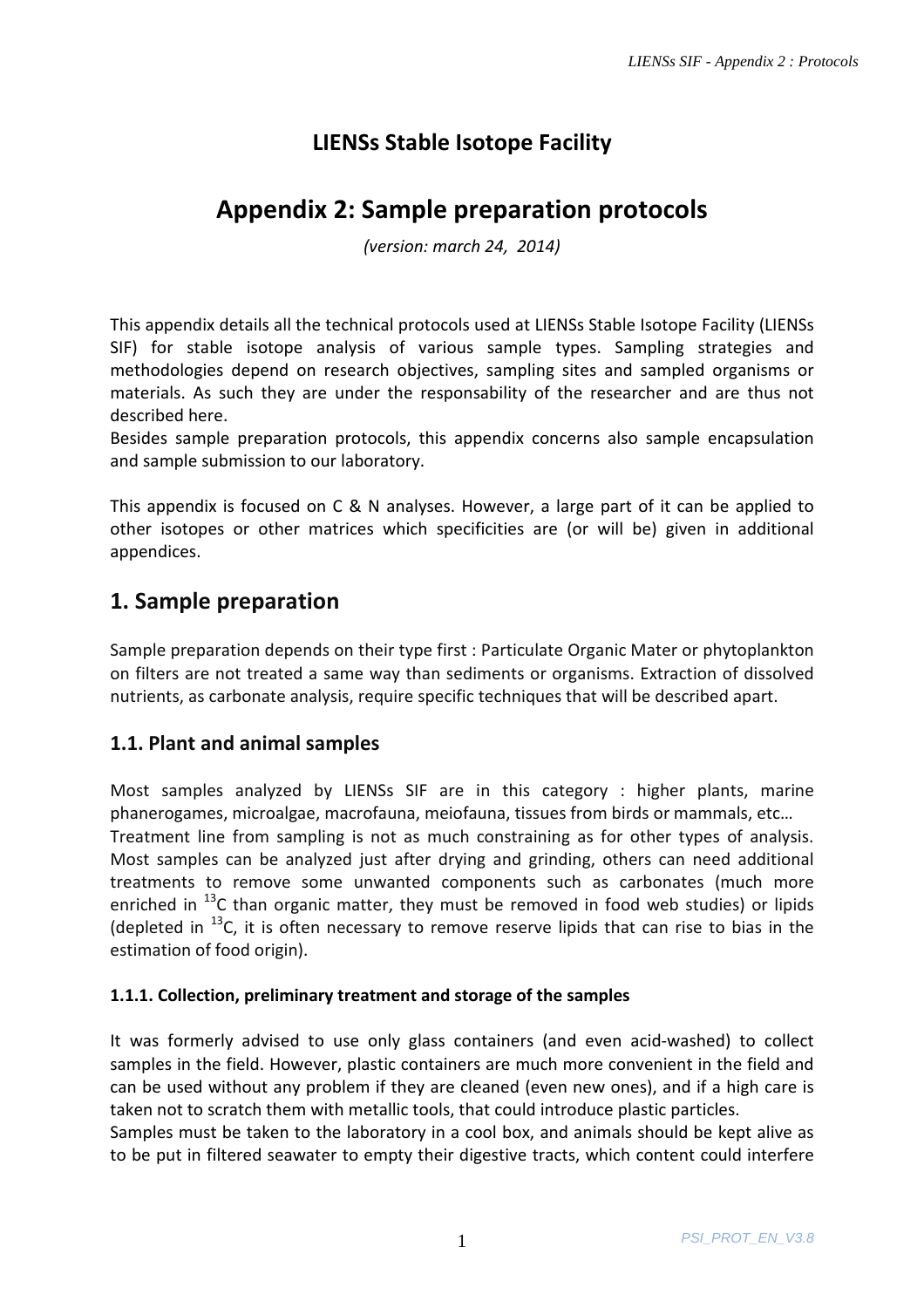with the animal isotopic signature. This is particularly important for animals ingesting sediment.

The organisms must be cleaned from any sediment or detritus before freezing. Macrophytes should eventually be dipped during a few minutes in HCl 0,1 N tout remove any carbonate associated with some epibionts, then rinced with pure water.

Samples can then be frozen at -20°C, or dried and stored in a freezer or even in a desiccator under vacuum at room temperature.

*Special cases : in some sampling sites where no equipment is available to keep frozen or dry samples, these ones can be stored in (pure) 70% ethanol, that should be evaporate once back to the laboratory.* 

*Ethanol is the least bad preservative (never use formaline !), but it's necessary to make sure that it has no effect (or quantify its effect) on the type of analyzed sample (For your information, tests have not shown any effect on different terrestrial plants, and a slight effect on seeds. Ethanol 70% is often used to preserve blood samples taken on birds).* 

**Sample storage is easy in view of isotopic analyses, as long as no bacterial or fungi development occurs : dried samples can stay at room temperature, better in a dessicator, or kept in a freezer (in this latter case, they may get back some humidity and are better dried again).** 

#### **1.1.2. Sample drying**

Drying can be obtained through various ways : in an oven or by freeze-drying (or even by sun exposition in some areas where no electricty or equipment is available, the main point is to avoid bacterial development).

Oven-drying should not be done at a temperature >50°C (some volatils lipids can be lost). Contrarily to freeze-drying, oven-drying generally lead to very hard dried material, that is difficult to grind using a mortar and pestle.

*Very fat samples (such as marine mammal samples) generally cannot be neither oven-dried nor freeze-dried thoroughly. Except if they are further ground frozen in liquid nitrogen, it is better to perform a preliminary delipidation by cutting samples in tiny pieces before drying (better by freezedrying).* 

In case of grinding using of ball mill (see below), samples must be extremely dry. It is better to keep them overnight in a desiccator under vacuum and over  $P_2O_5$  before grinding.

#### **1.1.3. Sample grinding**

For isotopic analyses, grinding should be done as to obtain a very homogenous and fine powder (as flour), as to ensure i) a better combustion and ii) a good homogeneity.

However, if the sample can be considered as homogenous (blood, invertebrate muscle), a thorough griding is less necessary. Very small organisms can also be analyzed *in toto*, if their weight does not exceed the upper limit.

Numerous types of grinding equipments exist. For isotopic analyses, ball mills are especially efficient in obtaining very fine powders. However, samples must be very dry or the grinder must be used under liquid nitrogen.

In our laboratory, we use a mixer ball mill Retsch MM400 (Haan, Germany).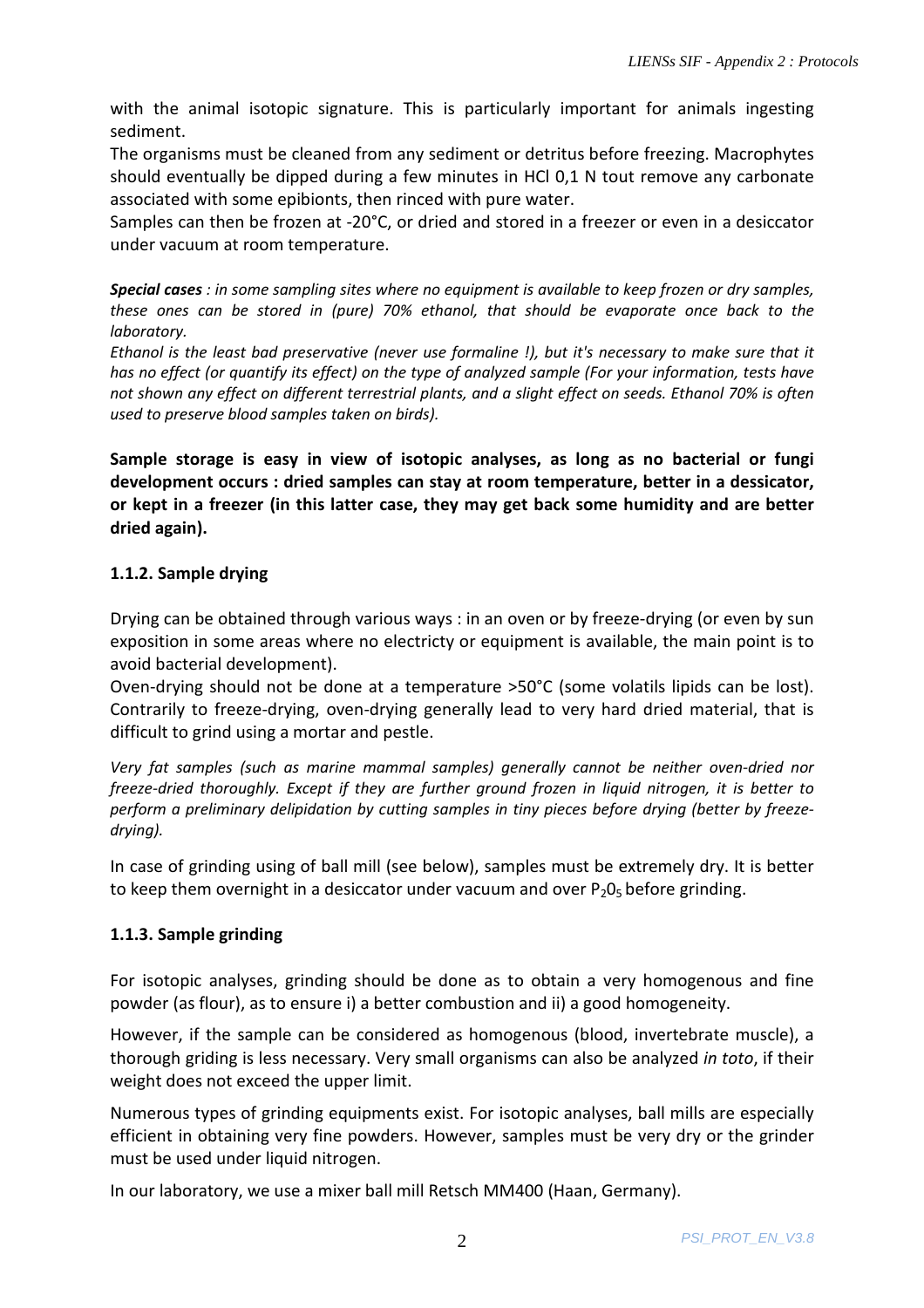Various grinding jars are available : inox 10 ml (1 or 2 balls of 9 or 10 mm in diameter) , inox 25 ml (1 or 2 balls of 12 mm), zirconium 35 ml (1 ball of 12 mm), and supports for 20 x 2 ml microtubes (1 ball of 3 mm  $+$  1 ball of 4 mm).

*Zirconium jars are kept for samples griding in view of lipids and metals analysis.* 

*Grinding within microtubes is useful for small samples (of volume no more than 1/3 of the microtube volume) : even if grinding time is longer (3 minutes against 1 in inox jars), 20 samples can be ground at a time. Another interest is that samples can be stored with the microtube, that saves the cleaning time of jars (take care that hard samples, for examples pieces of mollusc shell, cannot be ground in plastic microtubes).* 

The use of the grinder is very simple but some points must be considered :

- never use the grinder with only one jar : even only one sample have to be ground, the second jar of the same size (with the equivalentr balls) must be installed.
- never use balls of a different material than the jar.
- the two jars must have approximatively the same load.
- the sample must represent <25% of the jar volume
- **never overtighten the tightening screws** : the clamping device is sufficient to maintain jars in the right position.

The full grinder user's guide and a synthetic note (see the end of this document) are available close to the equipment.

#### *Reading of this note is absolutely required before using the grinder for the 1rst time.*

#### **1.1.4. Lipid removal**

Lipid removal from animal samples is necessary in food web studies when the lipid content is high or/and when it shows large variations (e.g. lipid reserve accumulation for reproduction). Lipids are depleted in  $^{13}$ C relative to other biochemical constituents, and thus affect the global isotopic signature, while accumulation of lipids is not always linked to a change of food resources.

In any case, only reserve lipids, the ones that can exhibit large variations, should be removed. The delipidation methodology used at LIENSs SIF, using cyclohexane at room temperature, is convenient in that aim. It presents much less drawbacks than other methods generally used, like chloroform-methanol mixtures that have secondary effects on the  $\delta^{15}$ N. Indeed these methods extract also other molecules than lipids, in peculiar containing amines.

#### **Warning : even is cyclohexane shows less effect than chloroform-methanol, it may have a more pronounced negative effect on some tissues like digestive glands or liver.**

**It is always better to check this effect, and in case of large effect, to perform 2 analyses, one with and one without delipidation.`** 

In case it is needed to carry out both a delipidation and a removal of carbonates, it is generally better to delipidate first, especially if the lipid content is high.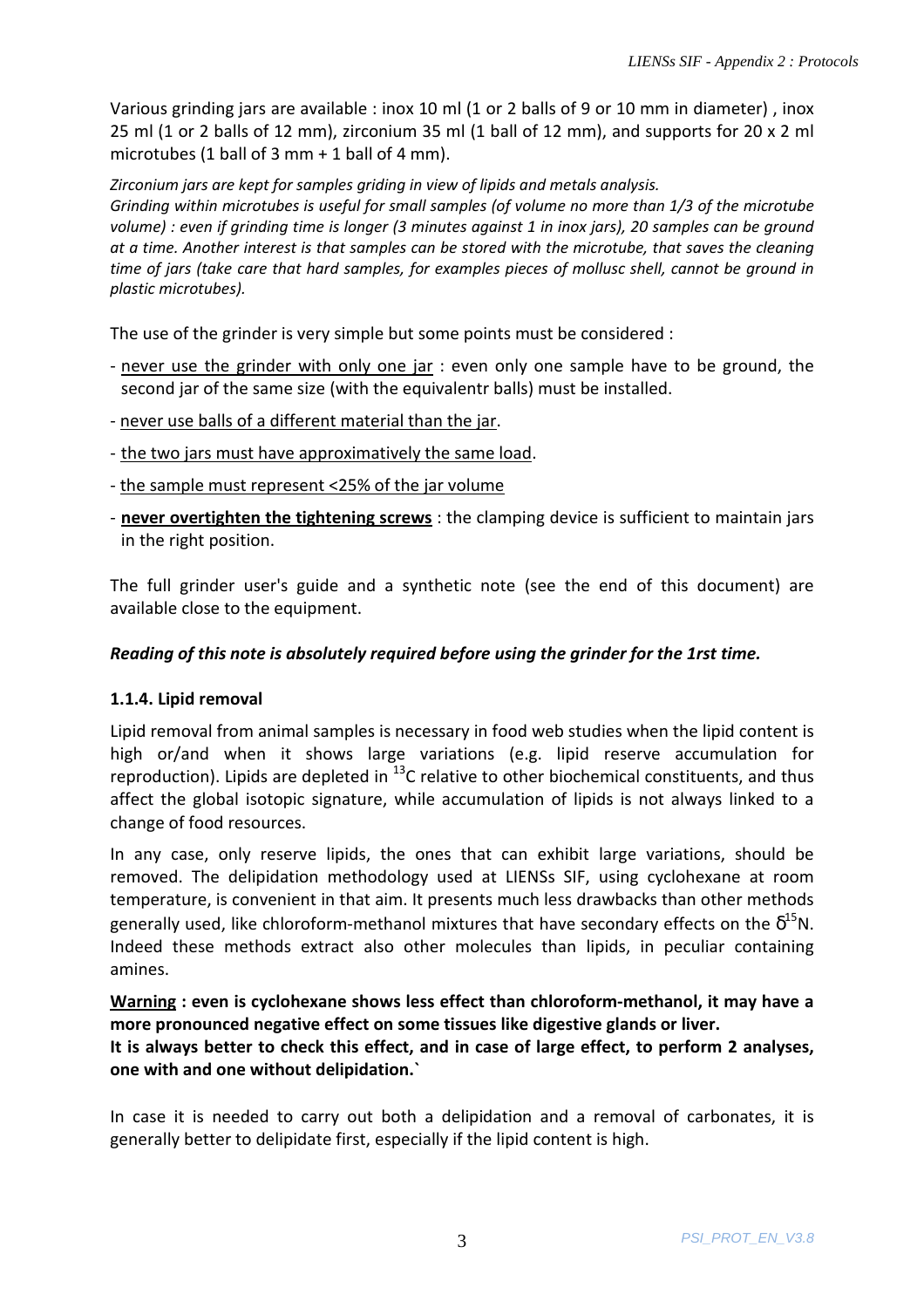#### **Delipidation protocol**

- 1 About 80 to 100 mg of sample powder are placed in 10 ml glass tubes with screw caps (2 x 20 samples can be prepared at a time)
- 2 Add 4 ml cyclohexane (analytical grade) using an automatic dispenser, tightly close the tubes, shake using a vortex and eventually sonicate in an ultrasonic bath during 1 minute (take care to the warm-up)
- 3 Agitate the tubes during 1 h using a rotator
- 4 Centrifuge at 2500 rpm (1200 g) during 10 min at 10°C
- 5 Have a look to the color of the supernatant and dispose it with care within the bottle "Cyclohexan trash"
- 6 If the supernatant has some color\*, restart at step 2
- 7 Rince the pellet by adding 2 ml cyclohexan, close the tube, shake using a vortex or sonication
- 8 Centrifuge again (1200 g, 10 min, 10°C), dispose the supernatant in the cyclohexan trash
- 9 Dry the pellets by placing the tubes in a dry bath at max 45°C. Drying is quickly done ( $\approx$  2 h)
- 10 Transfer the samples in 2 ml screw cap microtubes.
- 11 Wash and dry the screw glass tubes
	- \* Warning : supernatants may be not coloured, even in case of high lipid content (e.g. some fish). Incomplete delipidation is shown by a C:N (by weight) ratio >4.

#### **1.1.5. Carbonates removal**

This treatment is necessary for isotopic analysis of samples that may contain some carbonates. Their  $^{13}$ C content is always much higher relative to organic matter and can distort the results, even if the inorganic carbon content is low.

Muscle of some fishes that have very small fishbones, some crustaceans and some invertebrates have to be decarbonated. Some macrophytes can also support some calcareous attached epibiontes.

#### On fresh organisms :

Removal of carbonates can be carried out on fresh organisms if the acid can diffuse all the way to carbonates (e.g. macrophytes, see § 1.1.1) : dip samples into HCl 0.1 N and watch to bubble production. When no more bubbles are formed, rince thoroughly with pure water.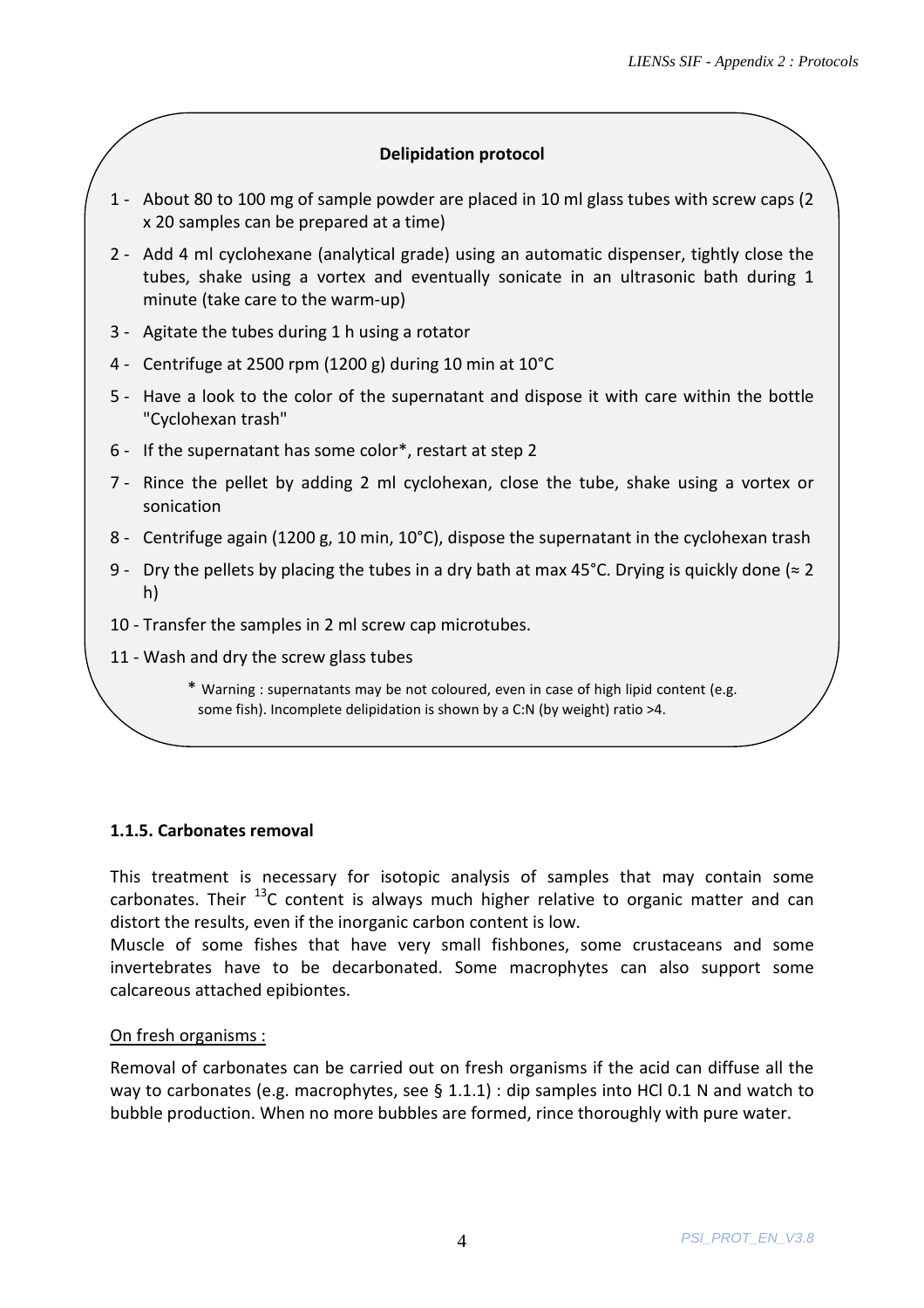#### On dried organisms :

#### **Protocol for carbonate removal (dried and ground organisms)**

- Place max 100 mg of sample powder in a glass vial (8ml, flat bottom) or a 10 ml Pyrex tube
- Add 1 ml HCl 0.1 N (or 0.5 N for samples with a high carbonate content)
- Sonicate in an ultrasonic bath during 1 min
- Notice bubbles production : when it stops, add 100 μl Hcl more to check for complete removal of carbonates
- Place the vials in the **Techne dry bath at >60°C** to evaporate the acid
- Adjust the system of evaporation by filtered air flushing : lower the plunger tubes by 1 cm deep in the vials and turn on compressed air. After ½ h, check that the flux is still high enough
- Left till dry (many hours, can be left overnight)
- Homogeneize in 1 ml pure water (1 min sonication)
- Freeze the samples (not at -80° for the vials with flat bottom as they break easily) and freeze-dry them
- Using a spatula, scratch the vial wall to recover all the sample and homogeneize it
- Transfer to a 2 ml screw cap microtube
	- Clean and dry vials

**Warning : Carbonate removal may have an unwanted effect on nitrogen isotopic signature. This effect is normally insignificant for animals or plants with low carbonate content, but may increase if the sample is rinced (loss of organic material). It may also be more important for some type of biological samples and sediments highly carbonated, for which more concentrated acid must be used.** 

**Check for this effect. In some cases, il may be better to perform 2 analyses, with and without removal of carbonates.** 

### **1.2. Sediments**

#### **1.2.1. Sampling, preliminary treatment and sample storage**

Sediment samples are more often collected by coring. If different depths have to be analyzed, layers of the sediment core must be cut directly in the field and slices taken in plastic bags or Petri dishes, depending on their volume.

Samples should be wrapped in an aluminium foil, especially if pigments have also to be measured on, and kept cool.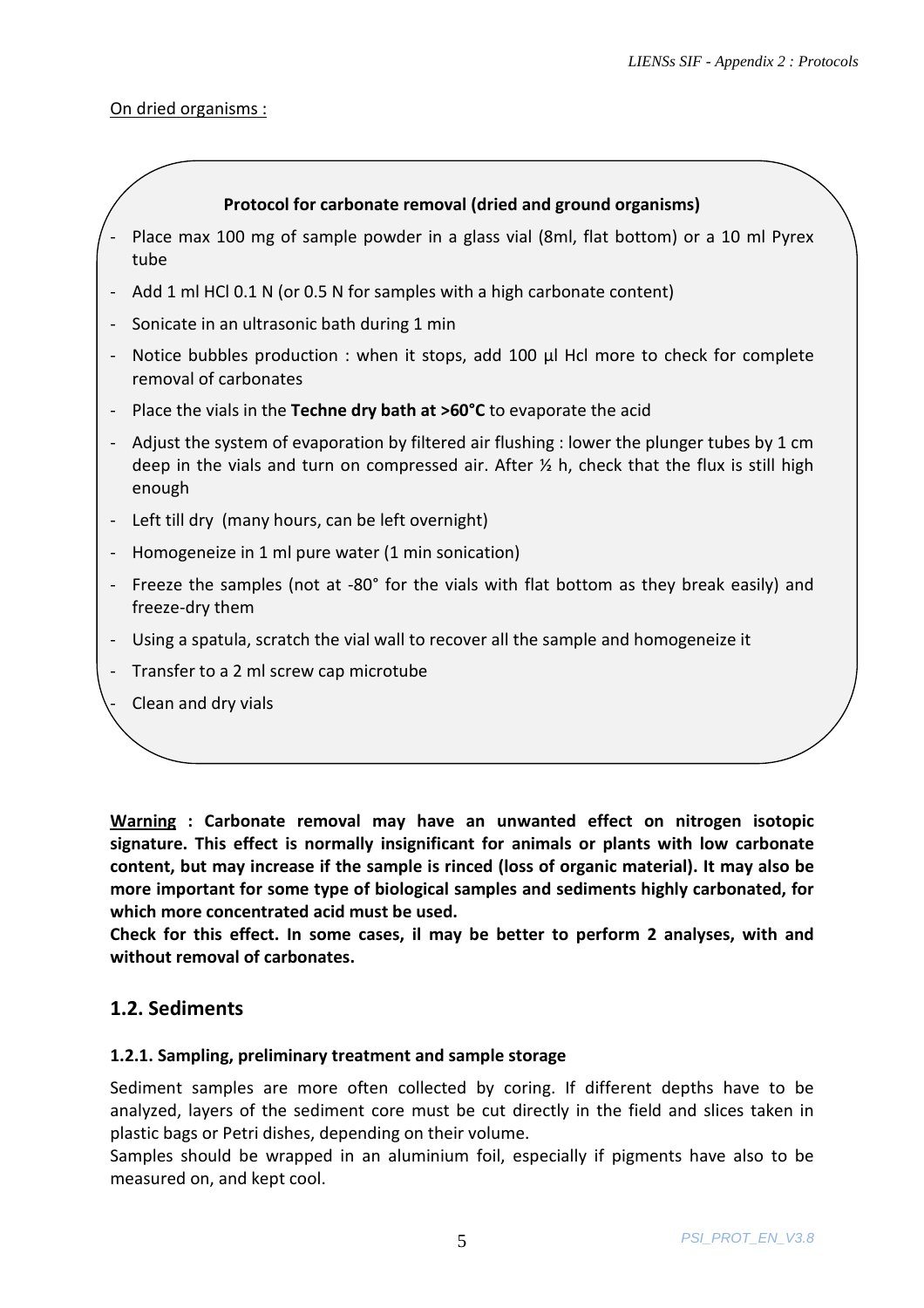At the laboratory they are then freeze-dried, roughly ground using mortar and pestle and sieved on a 250 μm net to remove large particles.

*Note : Oven drying is possible but may lead for some types of sediment (mud) to a material very hard to grind and sieve.*

Samples are then finely ground (see  $\S$  1.1.3) and stored dry at room temperature in a desiccator or in a freezer.

#### **1.2.2. Carbonate removal**

Sediment contain very variable carbonate content, the acid strength should thus be adjusted by preliminary tests to completly remove carbonates without adding a large volume of acid that would be long to evaporate.

Follow the standard protocol using this acid strength (see § 1.1.5).

**Warning** : Most coastal sediments contain high carbonate contents, and thus large acid quantities are needed to remove their carbonates. However, the reaction leads to the formation of CaCl<sub>2</sub>, that has 3 consequences that should be taken into account :

- the CaCl<sub>2</sub> contained in sediment samples may be give chlorine compounds, that damage the reactives in the combustion reactor and even can damage the quartz reactor itself, that becomes porous and can even break.
- The weight of the CaCl<sub>2</sub> produced is higher to the weight of carbonate decomposed : that weight change should be taken into account if a precise measurement of the carbon content (%C) is required.
- CaCl<sub>2</sub> is very hygroscopic : acidified samples must be stored in a desiccator under vacuum and their weighing should be down quickly.

*Note : Acidified sediments, even after evaporation of the acid, still stay very acid and quickly damage tin capsules. To avoid it, analyses should be performed very quickly after weighing (maximum 8 to 10 j), or samples should be first packed in silver capsules, themselves packed in a second tin capsule to ensure a better combustion.* 

*In any case, samples should be kept in a desiccator under vacuum over P205.* 

*Note : Carbonate removal may affect the nitrogen isotopic signature. This effect should be measured relative to the quantity of acid used and the type of samples. It may be better to perform 2 analyses, one with carbonate removal (for organic C) and one without acidification (for N).* 

### **1.3. Phytoplankton and SPOM (Suspended Particulate Organic Matter) on filters**

#### **1.3.1. Sampling, preliminary treatment and sample storage**

Phytoplankton and SPOM are collected on glass fiber filters (GF/C or GF/F type) or on quartz fiber filters, which materials do not contain any carbon, nitrogen or sulfur.

One drawback of glass fiber filters over quartz fiber filters is that they melt during the combustion of the sample, that sometimes ends in a block inside the insert which is difficult to remove without breaking the insert. A more frequent removal of ash is therefore needed.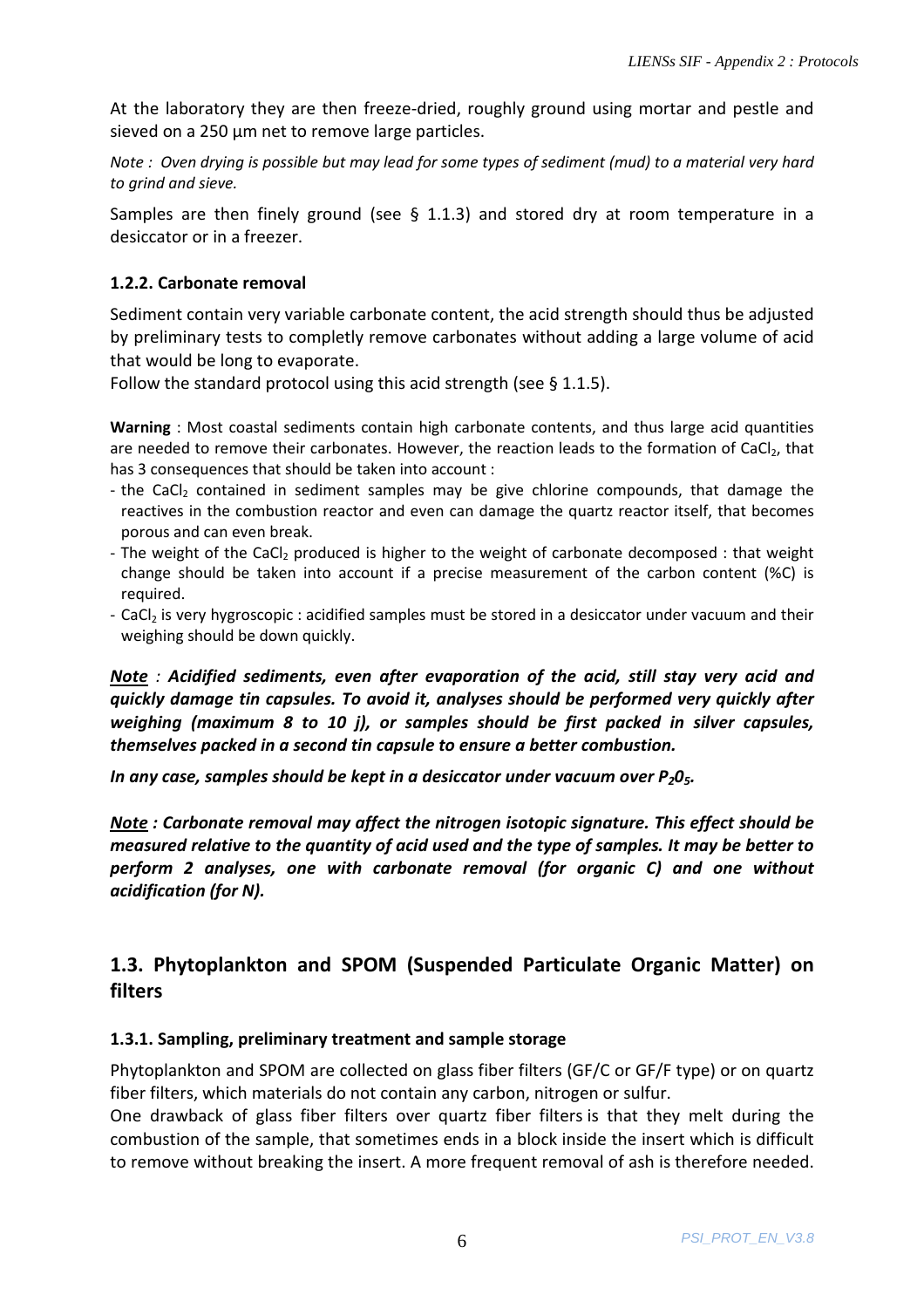However quartz fiber filters are more fragile and less easy to manipulate during the filtration process.

In any case, filters must be previously cleaned from any organic matter by burning at 450°C maximum during 3 h (some studies in very oligotrophic waters may require a preceding rince using HCl 0,1 N and a thorough rince with ultrapure water before drying and burning, to be sure that no carbonates are present).

The volume to be filtered highly depends on the size and the abundance of suspended particles and of the surface of the filter as well. The filtered volume must be recorded if the absolute amount of C and/or N has to be determined. In that case, some points about sample encapsulation should be considered (§ 2.5 et 2.6).

After filtration, filters must be individually placed in cleaned containers (Cleaned Petri dishes, glass vials) and kept cool, then stored in the lab at -20° before further treatment.

### **1.3.2. Carbonates removal**

That step is necessary to remove carbonates from the seawater absorbed on the filter or on organisms or particles that have been retained on the filter.

Filters are first freeze-dried or oven-dried.

Carbonates removal is performed using HCl fumes under a hood : vials or Petri dishes containing the samples are placed (open) in a glass desiccator along with a small beaker filled with 5 to 10 ml fuming HCl (37%), under a slight vacuum during 4 h.

#### *Warning : Never manipulate strong acids without wearing a coat and gloves, and outside a hood.*

Remove the beaker containing the acid, and left the desiccator open under the hood overnight. At this step, take care to any contamination due to any nitrogenous volatil compounds (ammonia, quaternary amines …) in the ambient air.

Filters can be stored then either in a freezer or in a desiccator under vaccum at room temperature.

# **2. Sample encapsulation**

### **2.1. Sample weight**

The sample weight is not strictly necessary to get the stable isotope ratio values. However, these values are obtained with a high precision and confidence within a certain weight range, and if the measurements of the %C and %N have to be determined, the sample weight has to be precisely known  $( \pm 1 \mu g)$ .

The mass spectrometers available at LIENSs SIF are fitted with the Smart-EA option, that allows an individual adjustment of the sample gas to the level of the corresponding reference gas peak. Even if that configuration allows the analysis of samples within a wide weight range with the same precision, it is better to try to have sample weights within the « optimal » range. Below the minimal values of this range, measurements are less precise, and above maximal values, saturation of the ion collectors can occur.

The following table gives the minimal, maximal and optimal weights for various types of samples (as mg DW) for C and N isotope ratio measurements. For sediments, tests on a few samples must be done to determine the optimal weight, if no data on their C and N content is available. For filters, the weight is not useful since it includes an unknown quantity of glass fibers relative to the organic matter : experience is needed to know how much organic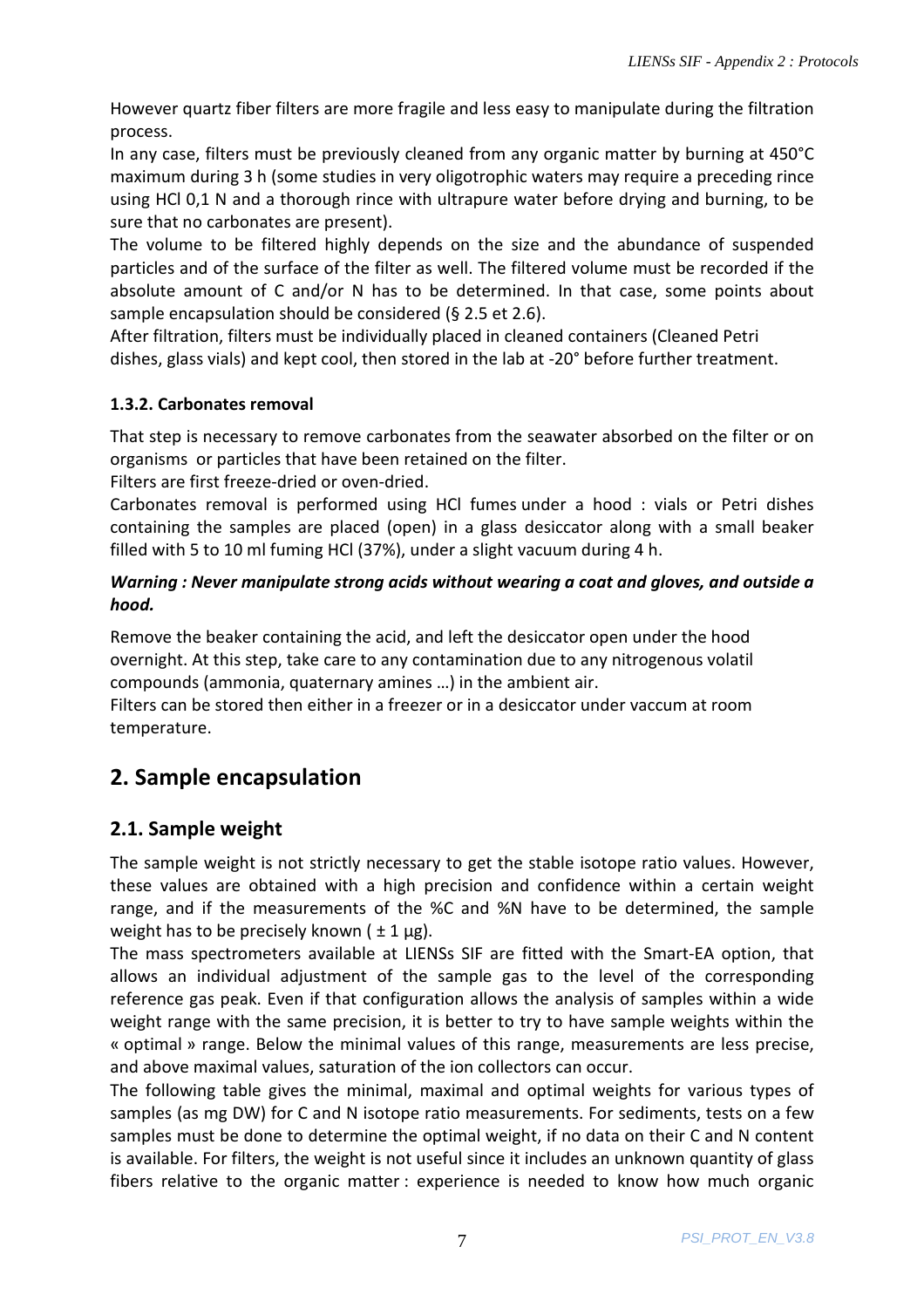| Sample type                                  | Minimum           | Optimal           | Maximum           |
|----------------------------------------------|-------------------|-------------------|-------------------|
| Animal tissue                                | 0.1 <sub>mg</sub> | 0.4 <sub>mg</sub> | 1.5 <sub>mg</sub> |
| Micro or macroalgae                          | $0.2 \text{ mg}$  | 0.6 <sub>mg</sub> | 1.8 <sub>mg</sub> |
| Marine phanerogams                           | 0.3 <sub>mg</sub> | 0.7 <sub>mg</sub> | 2.0 <sub>mg</sub> |
| Terrestrial plants                           | 0.3 <sub>mg</sub> | 0.7 <sub>mg</sub> | 2.0 <sub>mg</sub> |
| Sediment (high content in<br>organic matter) | $0.2 \text{ mg}$  | 0.6 <sub>mg</sub> | 1.8 <sub>mg</sub> |
| Sédiment (low content in<br>organic matter)  | 1.0 <sub>mg</sub> |                   | $> 30.0$ mg       |

matter has to be scratched from the filter, and for %C and %N calculations, they are done relative to the filtered volume, if all the filter can be analyzed (see § 1.3.1)

### **2.2. Capsule selection**

For animal or plant samples, the analyzed quantity is very small,  $8 \times 5$  mm capsules are convenient (although smaller capsules can be used, they may rise to problems with our automatic sampler if they are too tightenely pressed and too small). For sediments and filters the same capsules can be used but it can be necessary to use larger ones.

Tin capsules are the ones commonly used, but they can be rapidly damaged by acidified samples of sediment (especially if they are not stored under vacuum). If the analysis cannot be done within about 10 days after encapsulation, it is better to use silver capsules.

### **2.3. Weighing : warnings**

Encapsulation and sample weighing are the steps that require the highest caution : any contamination, even by the smallest particle or fiber may rise to high risks to get a wrong result.

- Wearing cotton coat is highly recommended, to avoid in a large part contamination by fibers from clothes (in peculiar from pull-overs) and static electricity (static eliminators, either included in the balance or as an independant equipment are generally very efficient).

- Never use ordinary paper towels, but use ones that are specially intended to avoid fibers, and if you use gloves, use only no-powder gloves.

- All of the tools (spatula, scissors, pliers ..) used must be first cleaned with ethanol, as the aluminium plate where capsules are placed during encapsulation.

- **never touch capsules or parts of tools in contact with capsules with your fingers**. Use gloves or work using pliers.

### **2.4. Weighing**

The microbalance user's guide is available in a display box fixed on the wall right above the balance.

*Before weighing samples, take a sample list form and fill in first all the fields on the top of the sheet (please read instructions in § 3).* 

The routine use of the balance is quite simple :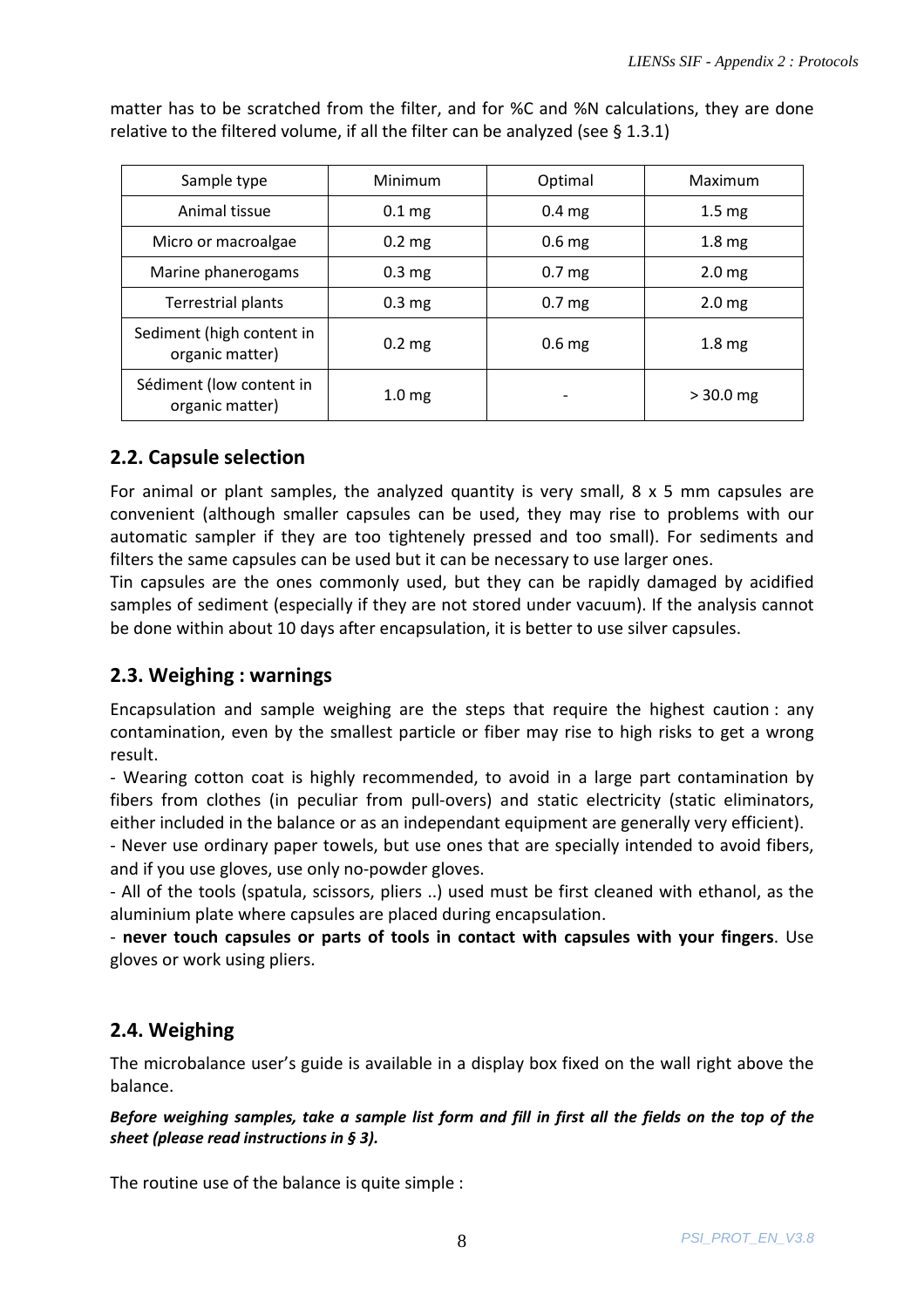- open the balance door : press one of the 2 large buttons on the left or right sides. The sliding door will open on the right side (for left-handed people, this can be changed, see the user's guide),
- Put the small plastic stand on the weighing plate, and using the plier with fine and bent tips, place an empty capsule in the stand,
- Close the door by pressing one of the 2 big buttons,
- Wait for balance stabilization, indicated by the display of "mg" after the number. then press "Tare",
- Open the door, take out the capsule using the bent plier, place it at the low right corner of the aluminium plate (this  $6 \times 6$  cm part should never be touched with your hands) : **never load capsules with the sample inside the balance**.
- Using a small spatula, take some sample powder and put it in the capsule, taking care it falls down right to the bottom and not on the walls of the capsules,
- Put back the capsule on the stand in the balance, look at the weight (without closing the balance, the precision is only at 2 decimals, but it is sufficient to evaluate if it is enough or not). If the weight is not within the right range, get out the capsules and add in or remove samples from the capsule to end in the wanted weight,
- Close the balance door and wait for the stabillization,
- Notice the weight et write it down in the sample list form (see § 3).

*Note 1 : it is much more difficult to remove part of the sample from a capsule than to add some. Note 2 : if samples are electrostatic, turn on the static eliminator and place the sample tube in front of it during about 10 s.* 

### **2.5. Closing the capsules**

Place the capsule vertically in the working zone on the aluminium plate. Close it by pressing firmly its top 1 or 1.5 mm using a flat ended plier (Fig . 1 A) then fold this pressed part down (Fig. 1 B). Fold again in the perpendicular direction (Fig. 1 C), then press the capsule using 2 flat ended pliers to end in a packed capsule in a shape of a section of cylinder (max diameter 3 mm, height of about 3 mm, for animal or plant tissues).

For sediments and filters, packing down to that size is difficult, sample volume being generally more important. In that case packed capsules are more spherical, they however should never be larger than 7 mm in diameter.

#### *Note 1 : It is preferable to make small packed capsules, that can be used with the 100 positions tray on the automatic sampler, and thus to analyze about 30% more samples per day.*

*Note 2 : Warning : Packed capsules must not be too small (not <1.5 mm in diameter) since they can stay caught in the automatic sampler.*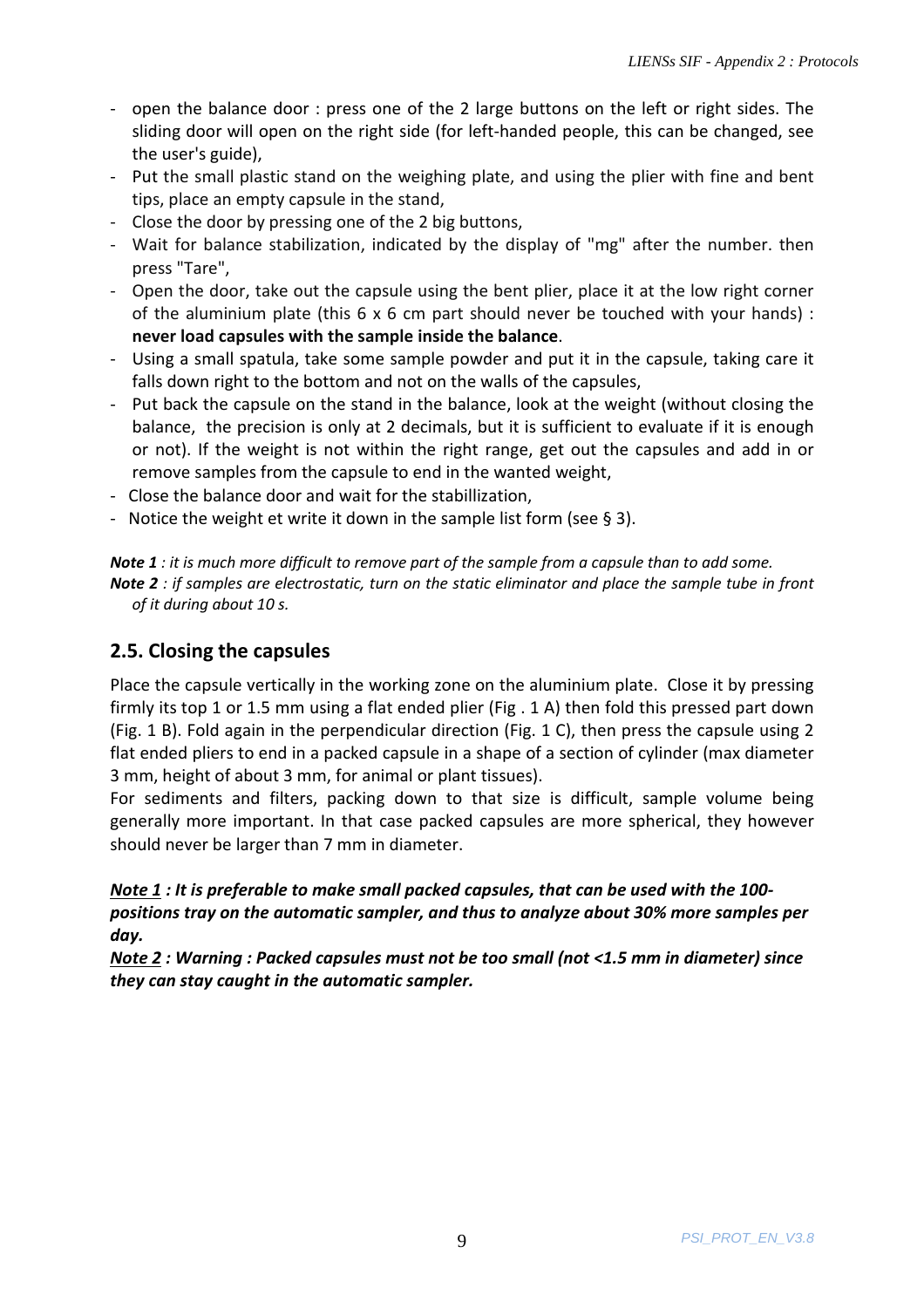

*Note: It is very important to respect the recommendations concerning the shape and size of the packed capsules. Badly packed capsules (cf . fig 2a) can either leak if they are not well sealed (sample lost and contamination of other samples), or get caught in the well of the automatic sampler tray (and being not analyzed), or even jam the automatic sampler (with in worst cases, lost of all of the samples in the tray)*.



*Fig. 2a. Examples of badly packed capsules : 1) Badly sealed : lost of part of the sample; 2) Not rounded enough : risk to get caught in the tray ; 3) Too flat : risk of jamming and blocking the automatic sampler ; 4) Square : risk to get caught in the tray* 







*Fig. 2b. Examples of well packed capsules : 5-6) Small capsules (animals and plants); 7) Big capsule (sediments and filters)*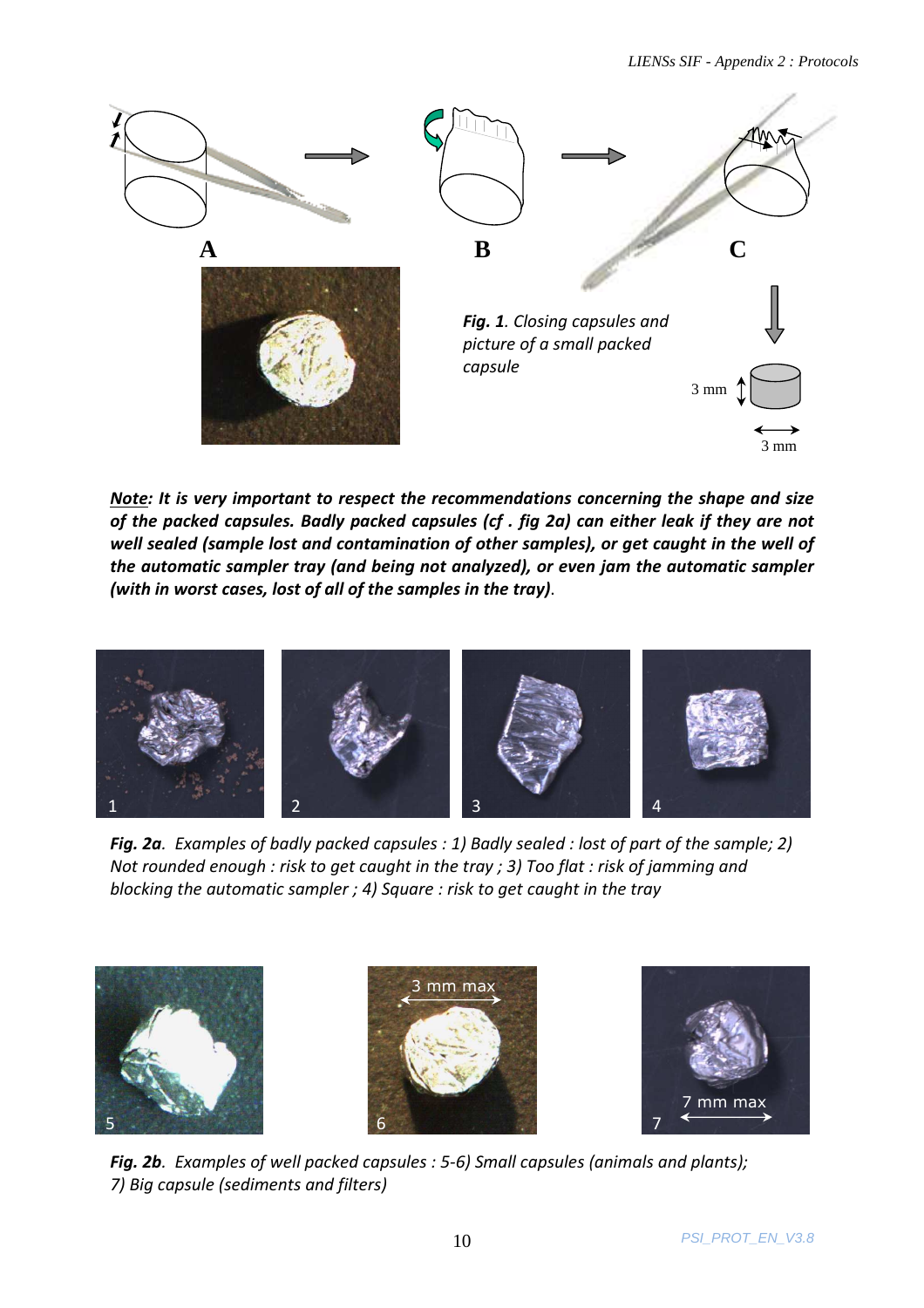### **2.6. Analysis of filters**

The sizes of the wells of the automatic sampler trays available at LIENSs SIF (3 mm and 7 mm) do not allow to analyze capsules containing a full 25 mm filter (and even more so 47 mm filters). Several other ways may be used :

- scratching the filter surface to recover the organic matter : in any case, the recovery cannot be guaranteed as quantitative. Minimizing the quantity of glass fibers is important since it hampers the combustion and increases the ash volume. This way of organic matter recovering rises also the problem of the heterogeneity of the sample and the nonrepresentativity of the recovered part.

- cutting out a filter fraction : parts of filters can be cut out using a punch, that allows through a surface ratio to estimate the total quantity of material on the filter, in case it is needed. However, distribution of the organic matter on the filter is generally heterogenous and for both the quantitative estimation of the %C & %N, and isotope ratios, this protocol may give a higher variability.

- use of mini-filters : filtration can be performed using filters of 12 mm in diameter (to cut out from larger filters) thanks to 13 mm filter holders (e.g. Sweenex). After cutting out of the white external part (very easy simply by strong tightening of the holder just after filtration when the filter is still wet) and after sample tratment (see 1.3), peel as much as possible the back side of the filter, that does not hold any organic matter.

The rest can easily be contained in a small capsule. This protocol allows to obtain a value for all the filtered sample, it works well, but needs to have a minimal load of suspended organic matter.

### **2.7. Storage, preservation and sample sending**

### **2.7.1. Storage**

Packed capsules are stored in 96-well trays (Fig. 3), identified by rows (A to H) and columns (1 to 12). Sample list forms (Excel files) are organized to corrrespond to this storage (see § 3).

**Group samples of similar material or similar sizes** (small capsules : animals/plants together and large capsules : sediment/filters together) : putting a large capsule among small ones forces to analyze the whole serie with the large well tray of the automatic sampler, that does not allow to analyze more than 30 samples at a time instead of 80.

### **Never left empty wells between series !!**

96-well tray cover must be hold in place using **reusable laboratory tape**. It is indeed necessary to open the trays many times to put in or remove capsules, this should be easily done.

### *Never use ordinary adhesive tape to maintain the covers ! : high risk of sudden opening and of mixing or knocking over of the capsules (and glue traces are also a problem)*

Each 96-well tray must be clearly identified by noting some indications on a piece of **reusable laboratory tape put on the cover**. The indications must allow the right association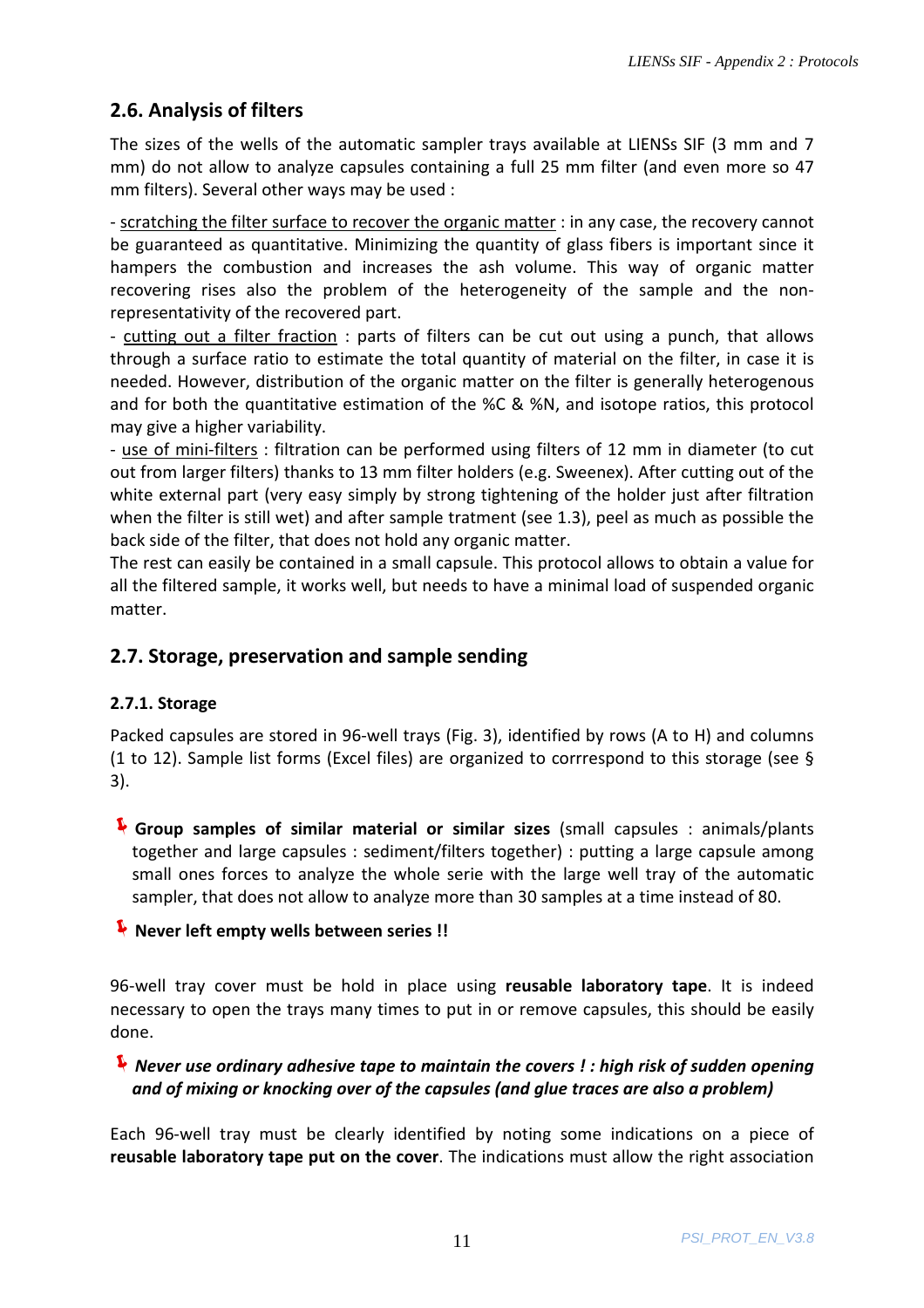of the sample tray and of the Excel file of the sample list form. It is therefore necessary to indicate on the cover at least the name of this file and the name of the sender (Fig 3). **The best is to give the name of the file as reference for the tray**.

*Please do not write directly on the cover but on a piece of reusable laboratory tape ! Trays are re-used after cleaning.*



*Fig.3. 96-well tray used for storage and posting of the samples : notice the 2 pieces of reusable tape to hold the cover and the one to note the identification informations* 

### **2.7.2. Preservation**

Except for acidified sediment tin capsules, that should be quickly analyzed, other capsules can be stored during long periods, better under vacuum in a desiccator (at room temperature) than in a freezer where samples can get back some water.

### **2.7.3. Sending samples to LIENSs SIF**

96-well trays can be sent by postage services, enclosed in a bubble envelope. To avoid that capsules, and in peculiar the smallest ones, get out the wells and mix, **place an aluminium foil (in 2 or 3 layers) over the tray before securing the cover**.

### **Never use Parafilm or adhesive tape or any type of paper (that may release fibers) to cover the wells of the tray.**

Hold the cover by 2 pieces of reusable laboratory tape (see Fig. 3), that are normaly largely sufficient. However, to better secure the cover, wrap the tray within an aluminium foil.

# **3. Filling in the sample list form**

Each tray must be associated to a separate sample list form (submitted as an Excel file). The form includes an information sheet, that includes various fields for the administration, and a sample list sheet.

Samples must be identified following the instructions below :

- $\triangleright$  The tray reference must be indicated in the upper right field (Fig. 4) and should be the same as indicated on the tray itself and the same as file name of the sample list form. This reference should be very specific (avoid generic terms as Box 1, Tray 3 ..).
- $\triangleright$  The name of the sender must be indicated in the upper left field.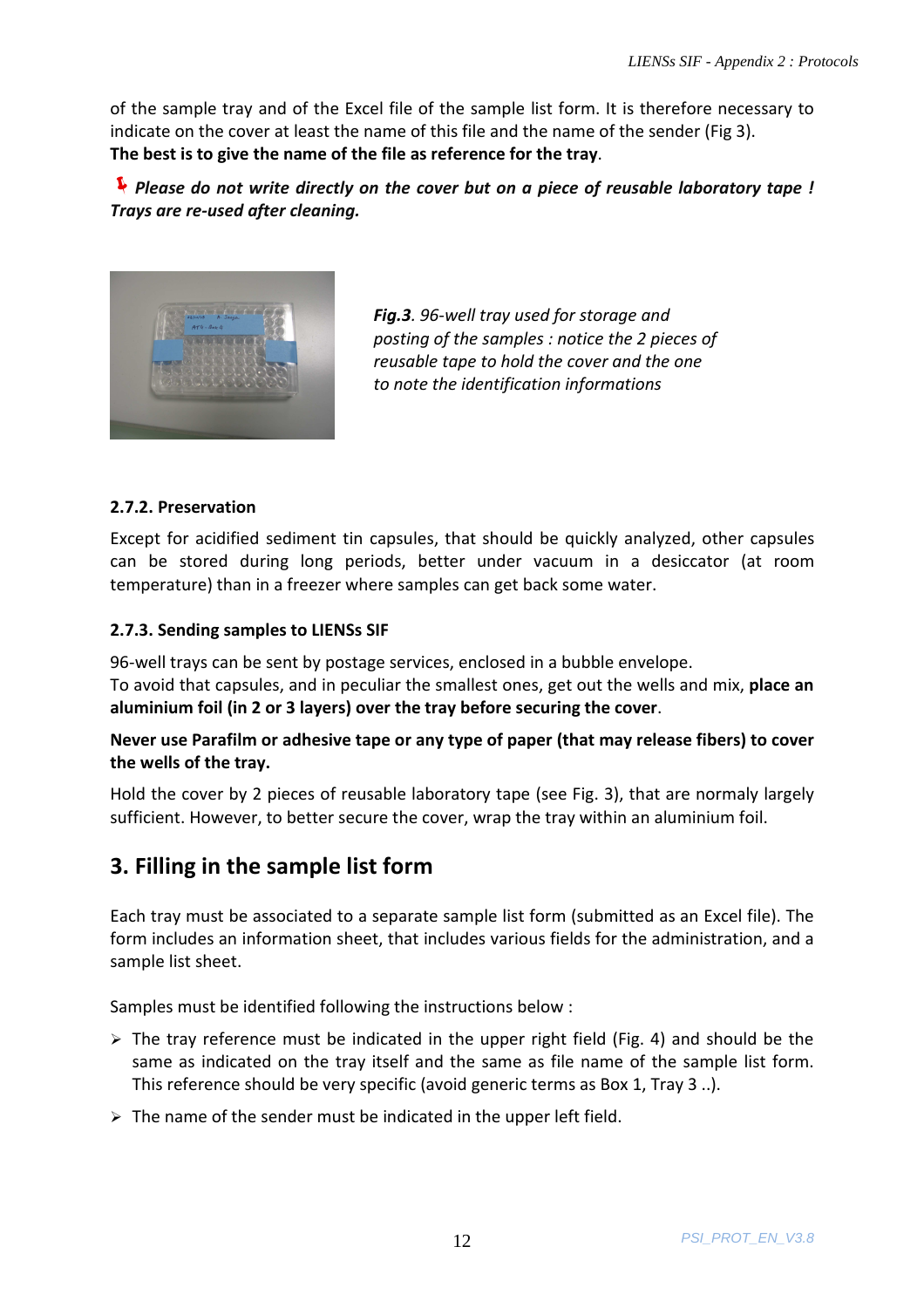| Sender         |  | P Richard        | Project : FoodWeBio |          | Tray ref.:<br>FWB <sub>4</sub> |
|----------------|--|------------------|---------------------|----------|--------------------------------|
| Prepared by    |  | мz               | Date:               | 14/01/09 |                                |
| Well #         |  | Sample reference | Weight (mg)         | Type     | Comment                        |
| A <sub>1</sub> |  | <b>FWB-LR-M4</b> | 0.346               | muscle   |                                |
| A 2            |  | <b>FWB-LR-M5</b> | 0.309               | muscle   |                                |
| A <sub>3</sub> |  | FWB-LA-M1        | 0.441               | muscle   |                                |
| A <sub>4</sub> |  | FWB-LA-M2        | 0.288               | muscle   |                                |
| A 5            |  |                  |                     |          |                                |

 *Fig. 4. Sample list sheet* 

- $\triangleright$  Each reference of a sample must be unique, even for replicates that should be separately identified. It must have more than one character. Avoid generic references as 'Sample 1', 'Sample 2' or 'A1' , 'A2' …
- $\triangleright$  Do not use any special characters like : ., /; () ?+ @ # \$ % ^&\*. However spaces and hyphens (-) can be used. Avoid accented letters.
- $\triangleright$  Save the Excel file under the same filenane that the tray reference.

## **4. Enriched samples**

Stables isotopes can be used in experimentations based on enrichments from products that can have > 95% of the heavy isotope.

### **(i)** The highest caution must be taken at any step of the preparation of enriched samples : **any contamination may have disastrous effect on measurements at the level of natural abundance.**

Users of enriched products must consider the following points before submitting enriched samples to LIENSs SIF :

- the abundance of the heavy isotope  $(^{13}C, ^{15}N, \ldots)$  must be below **3%**. In case of higher enrichments, as it is the case of labelled preys in grazing experiments, samples must be diluted with the same sample but non-labelled whose natural abundance is measured apart and taken into account in the calculations. Any other compound can also be used but the corrections should then include the relative proportions of the element (C or N).

*Warning : Between 1 and 3% of enrichment, a "memory effect" may be found on samples following a sample with a high enrichment. Samples must be arranged from low to high enrichments, and separating samples with high enrichment from non-enriched compounds should be considered.* 

*Warning : It is of the responsability of customers to be sure that the level of enrichment is <3%. Higher enrichments may lead to an irremediable contamination of the reactors (and even of the CPG column) whose replacement may be charged to the customer.*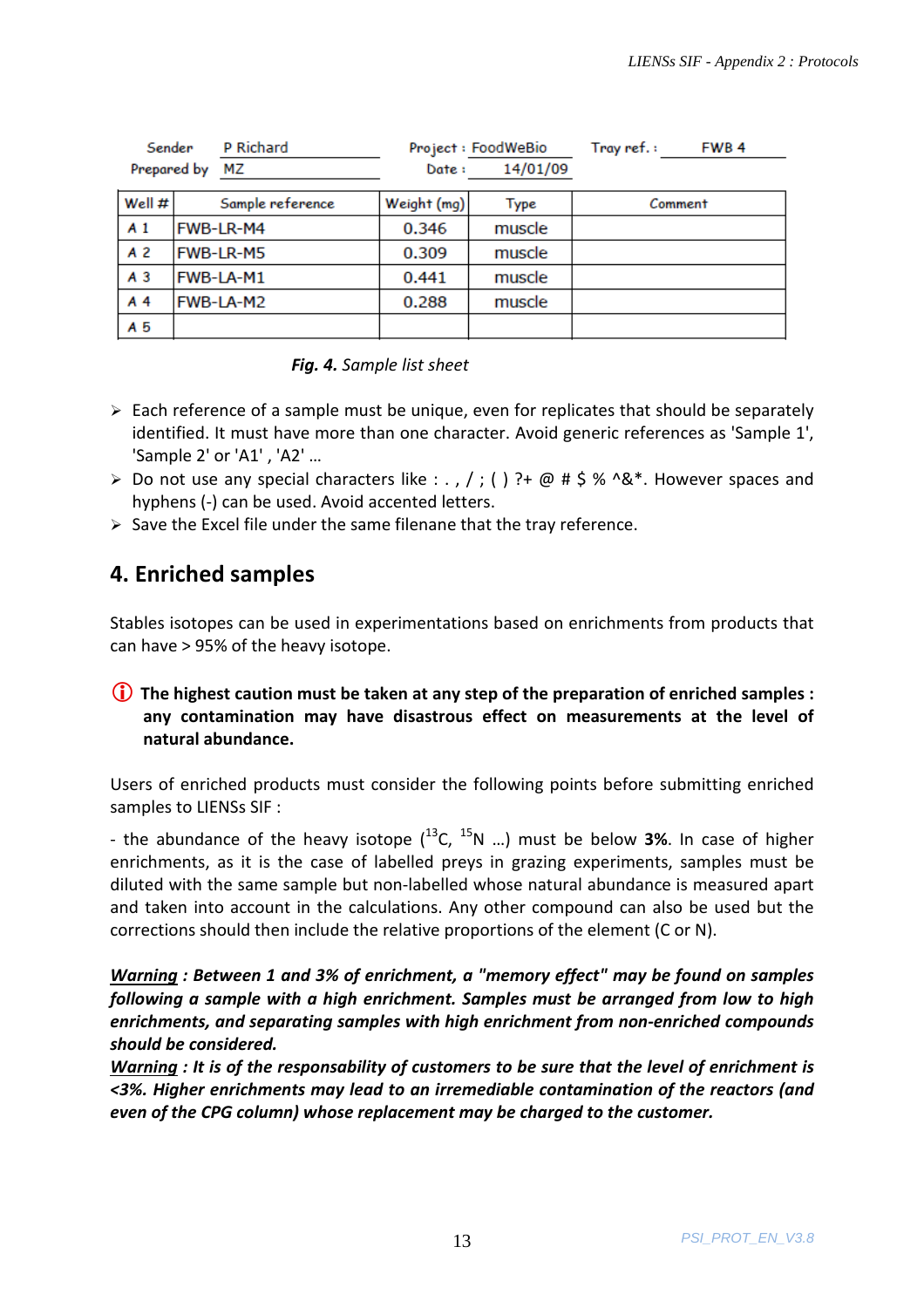- For **enriched** samples, arrange samples from low to high enrichments to avoid possible memory effect. Place non-enriched samples ahead of enriched ones. Use separate trays for enriched samples and samples at natural abundance.

- When working with enriched products, it must be taken a grest care of all possible contaminations and all the equipments and tools used with enriched samples must be thoroughly cleaned.

- A special attention must be taken when weighing enriched samples using the microbalance : since this latter one is used to weight the standards at natural abundance, its contamination (and of the associated tools as well) may end in wrong results for all samples including the ones of other users.

**Enriched samples in a tray must be indicated on the tray and in the sample list forms !**